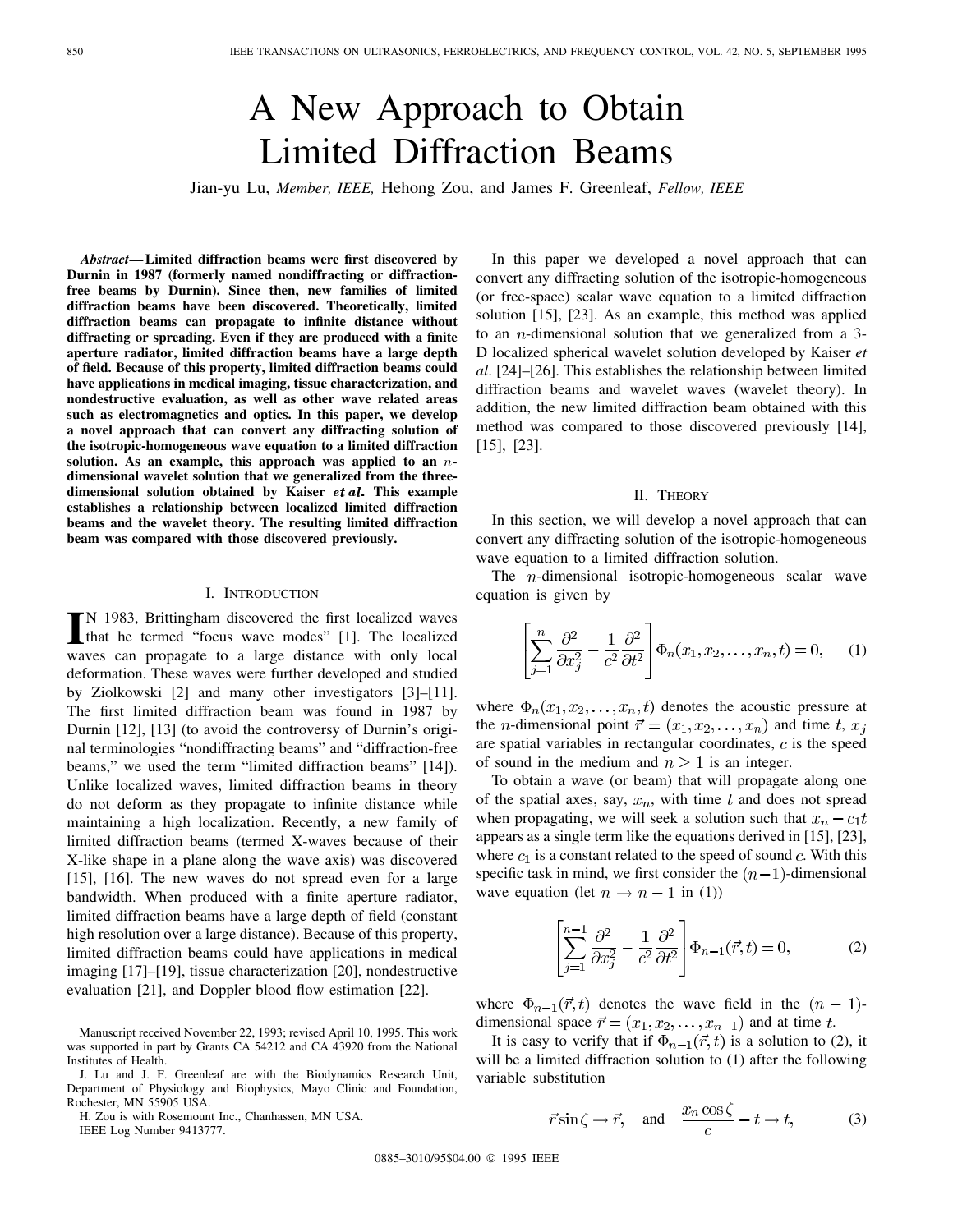where  $0 < \zeta < \pi$  is a real constant. Using the substitution in (3), from (2) we have

$$
\begin{split} \left[ \sum_{j=1}^{n-1} \frac{\partial^2}{\partial x_j^2} \right] \Phi_{n-1} \left( \vec{r} \sin \zeta, \frac{x_n \cos \zeta}{c} - t \right) \\ &= (\sin \zeta)^2 \frac{1}{c^2} \frac{\partial^2}{\partial t^2} \Phi_{n-1} \left( \vec{r} \sin \zeta, \frac{x_n \cos \zeta}{c} - t \right), \end{split} \tag{4}
$$

and

$$
\frac{\partial^2}{\partial x_n^2} \Phi_{n-1} \left( \vec{r} \sin \zeta, \frac{x_n \cos \zeta}{c} - t \right)
$$
  
=  $(\cos \zeta)^2 \frac{1}{c^2} \frac{\partial^2}{\partial t^2} \Phi_{n-1} \left( \vec{r} \sin \zeta, \frac{x_n \cos \zeta}{c} - t \right).$  (5)

Summing both the left- and right-hand sides of (4) and (5), and comparing the results with (1), we see that

$$
\Phi_{n-1}(\vec{r}\sin\zeta, x_n\cos\zeta/c - t) \tag{6}
$$

is a solution to (1). In addition, because the variables,  $x_n$  and t, appear in the form,  $x_n \cos \zeta/c - t$ , (6) represents a limited diffraction beam. In other words, if  $x_n \cos(\sqrt{c} - t) = constant$ (travels with the wave at the speed,  $c / \cos \zeta$ , along the axis,  $(x_n)$ , (6) is not a function of  $x_n$  and t (an unchanged wave package).

Notice that the above conversion to a limited diffraction beam is valid only when  $n - 1 \ge 1$  in (2). For  $n - 1 = 0$ ,  $\Phi_{n-1}(\vec{r},t) = \Phi_0(t)$  represents a vibration, not a wave. In this case,  $\Phi_0(t)$  can only be converted to a limited diffraction wave when  $\cos \zeta = 1$  in (3). In addition, the "-" sign in (3) can be changed to "+," which represents a wave going along  $-x_n$ direction.

# III. APPLICATION TO WAVELET SOLUTION

The method developed in the last section can be applied to an arbitrary solution of (1). However, we are particularly interested in those solutions which have some kind of localization. The wavelet solution [24]–[26] developed with the wavelet theory is localized and we will use it as an example to obtain a localized limited diffraction beam.

We first generalize a 3-D spherical wavelet solution developed by Kaiser *et al.* [24]–[26] to an *n*-dimensional space

$$
\Phi_n(\vec{r},t) = \frac{n(a_0 \pm ict)^2 - r^2}{[(a_0 \pm ict)^2 + r^2]^{\frac{n+3}{2}}},\tag{7}
$$

where  $\Phi_n(\vec{r}, t)$  is a solution of (1) (see Appendix),  $n \ge 1$  is an integer,  $i = \sqrt{-1}$ ,  $a_0$  is a constant, " $\pm$ " represents that either the sign " $+$ " or " $-$ " is used in both the numerator and denominator of (7), and  $r = \sqrt{\sum_{i=1}^{n} x_i^2}$ . For  $n = 3$  and , we obtain Kaiser's solution [26]

$$
\Phi_3(\vec{r},t) = \frac{3(1 - it')^2 - r^2}{[(1 - it')^2 + r^2]^3},\tag{8}
$$

where  $\vec{r} = (x, y, z)$  and  $t' = ct$ .

Notice that solution  $(7)$  specifies an *n*-dimensional localized wave. It appears in space-time for only a short duration and location and decays asymptotically in  $r$  and  $t$  directions in the power of  $(n + 1)$ . However, the peak (at  $r \approx ct$  when  $r \gg 1$ ) of the wave decays asymptotically in the power of  $(n-1)/2$  for  $r \to \infty$ . The importance of this solution is that the translates and dilates of (7) can be used as a basis to reconstruct the wave field at any  $(x_1, x_2, \ldots, x_n, t)$  from any source field [24]–[26].

From (7), we obtain the  $(n-1)$ -dimensional wavelet solution

$$
\Phi_{n-1}(\vec{r},t) = \frac{(n-1)(a_0 \pm i\epsilon t)^2 - r^2}{[(a_0 \pm i\epsilon t)^2 + r^2]^{\frac{(n-1)+3}{2}}},\tag{9}
$$

where  $r = \sqrt{\sum_{i=1}^{n-1} x_i^2}$ . Using the variable substitution (3), we obtain an  $n$ -dimensional limited diffraction solution to  $(1)$ 

$$
\Phi_n(\vec{r},t) = \Phi_{n-1}(\vec{r}' \sin \zeta, x_n \cos \zeta/c - t) \n= \frac{(n-1)(\alpha_0 \pm i(x_n \cos \zeta - ct))^2 - (r \sin \zeta)^2}{[(\alpha_0 \pm i(x_n \cos \zeta - ct))^2 + (r \sin \zeta)^2]^\frac{(n-1)+3}{2}}, \n(n-1) \ge 1, (10)
$$

where  $\vec{r}' = (x_1, x_2, \dots, x_{n-1})$  and  $\vec{r} = (x_1, x_2, \dots, x_{n-1},$  $x_n$ ). If  $n = 3$ , we have

$$
\Phi_{2\text{nd}}(\vec{r},t) = \Phi_2(\vec{r}'\sin\zeta, z\cos\zeta/c - t) \n= \frac{2(\alpha_0 - i(z\cos\zeta - ct))^2 - (r\sin\zeta)^2}{[(\alpha_0 - i(z\cos\zeta - ct))^2 + (r\sin\zeta)^2]^{\frac{5}{2}}}, (11)
$$

where the subscript "second" represents the second derivative of the zeroth-order X wave with respect to time (this will be explained in the next section),  $x = x_1, y = x_2, z = x_3$ , and " $-$ " is chosen for (11) from " $\pm$ " in (10). From the above example, we see that a localized wavelet wave (9) can be easily converted to a localized limited diffraction beam (10) or (11) by the variable substitution method developed in the last section. In the following, we will compare the limited diffraction beam obtained in (11) to other 3-D limited diffraction beams obtained previously.

## IV. COMPARISON WITH OTHER LIMITED DIFFRACTION BEAMS

The limited diffraction solution (11) in the last section is called the second-derivative X wave because it is the second derivative of the zeroth-order X wave [15] with respect to time. This can be seen from its spectrum. Using the following Laplace transform pair [29],

$$
\frac{\sqrt{\pi}}{\Gamma(\nu)} \left(\frac{k}{2\alpha}\right)^{\nu - \frac{1}{2}} J_{\nu - \frac{1}{2}}(\alpha k) \Leftrightarrow \frac{1}{(\tau^2 + a^2)^{\nu}}, \text{ for } \text{Re}(\nu) > 0,
$$
\n(12)

where the Laplace transform is defined as

$$
L(\tau) = \int_0^\infty f(k)e^{-\tau k} dk,\tag{13}
$$

and assuming that  $k = \omega/c$  is the wavenumber,  $\alpha = r \sin \zeta$ , and  $\tau = a_0 - i(z \cos \zeta - ct)$ , one can easily verify that the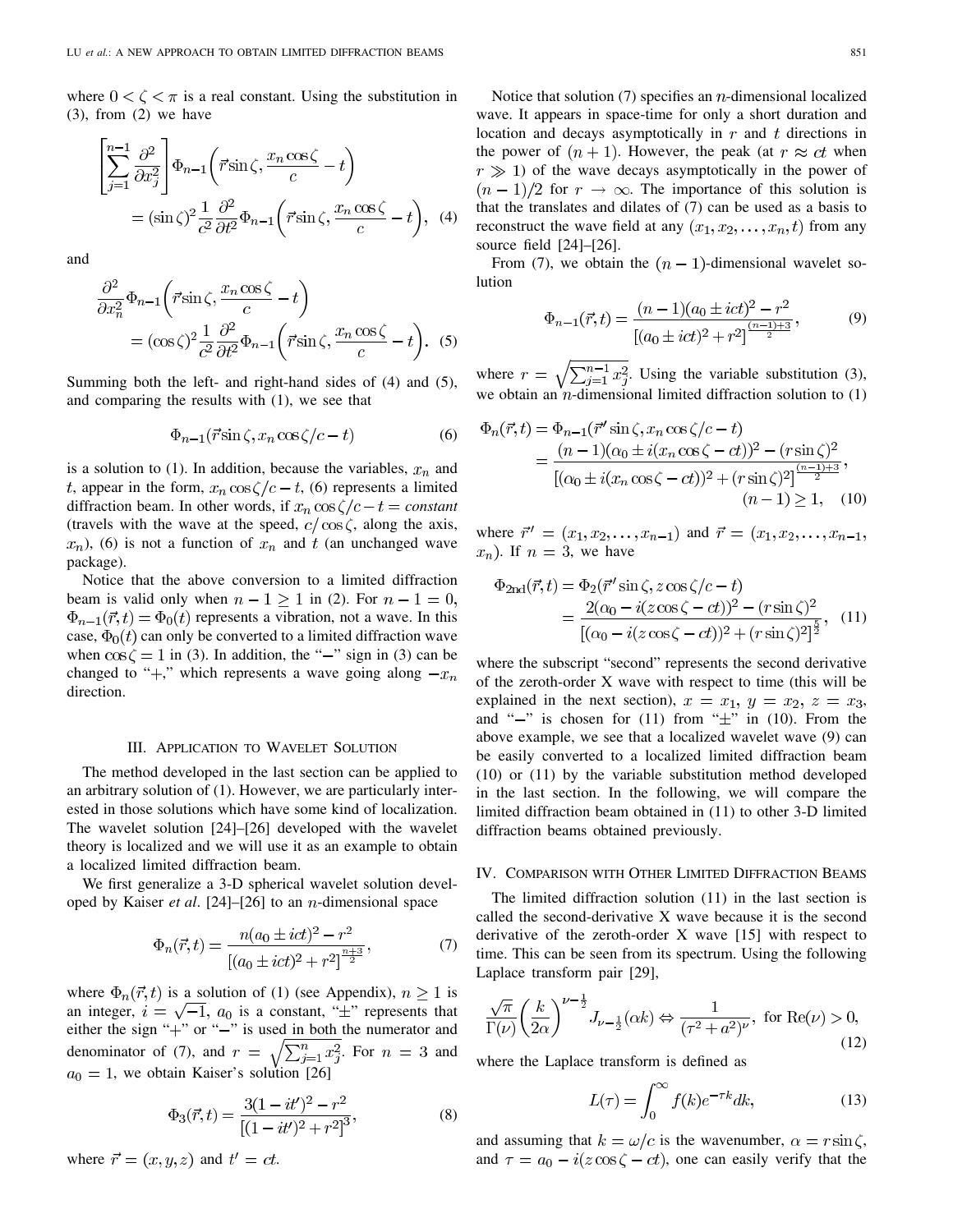Fourier transform of (11) gives

$$
\tilde{\Phi}_{2\text{nd}}(\vec{r}, \omega) \n= \frac{2\pi}{c} \left( \frac{\omega^2}{c^2} \right) \left[ \frac{2}{\frac{\omega}{c} r \sin \zeta} J_1 \left( \frac{\omega}{c} r \sin \zeta \right) - J_2 \left( \frac{\omega}{c} r \sin \zeta \right) \right] \n\times H \left( \frac{\omega}{c} \right) e^{-\frac{\omega}{c} (a_0 - iz \cos \zeta)} \n= \frac{2\pi}{c} \left( \frac{\omega}{c} \right)^2 J_0 \left( \frac{\omega}{c} r \sin \zeta \right) H \left( \frac{\omega}{c} \right) e^{-\frac{\omega}{c} (a_0 - iz \cos \zeta)}.
$$
\n(14)

In Eqs. (12) and (14),  $J_m(\cdot)$  denotes the mth-order Bessel function of the first kind,  $\Gamma(\cdot)$  is the Gamma function, and  $H(\frac{\omega}{c})$  is defined as the following step function,

$$
H\left(\frac{\omega}{c}\right) = \begin{cases} 1 & \text{for } \omega \ge 0 \\ 0 & \text{otherwise} \end{cases}
$$
 (15)

and  $\omega$  is the angular frequency. Compare (14) to the spectrum of the X waves obtained previously  $((26)$  of  $[15]$ ), it is seen that (14) is a special case for  $n = 0$  and  $B(\frac{\omega}{c}) = (\frac{\omega}{c})^2$  in [15]. From the properties of the Fourier transform, we know that  $(11)$  is proportional to the second derivative of  $(17)$  in  $[15]$ because multiplication of  $\omega^2$  in the Fourier domain is equal to the second-derivative in the time domain (see also (38) in [14]). Comparing (14) to the spectrum of a limited diffraction beam obtained by Donnelly *et al.* ((20) of [23]), we see that (11) is proportional to the first-derivative of that beam (see also (13) of [23] or (37) of [14]).

The properties of the second-derivative  $X$  wave  $(11)$  are shown in Fig. 1. For comparison, the first-derivative X wave  $((13)$  of [23]) and the zero-th-order X wave  $((17)$  of [15]) are also shown. The axial beam plots, spectra, lateral beam plots, and maximum sidelobes in lateral direction are given in Panels (1), (2), (3), and (4) of Fig. 1, respectively.

From (11) we see that the asymptotic decay of the field of the second-derivative X wave with the lateral distance  $r$ is of the order,  $1/r^3$ , at the axial distance  $z = c_1 t$ . This is similar to that of the limited diffraction beam obtained by Donnelly *et al.* [23]  $(\sim 1/r^3)$  and is different from the zeroth-order X wave [15]  $(\sim 1/r)$  (Panel (3) of Fig. 1). In addition, the spectrum of the second-derivative X wave is also similar to that of the first-derivative X wave [23]. It is a band-pass function and is different from that of the zerothorder X wave (exponential function) (Panel (2) of Fig. 1). However, the maximum sidelobes of these limited diffraction beams remain about the same (Panel (4) of Fig. 1) and their asymptotic behavior is of the order  $1/r^{1/2}$ . Fortunately, several methods have been developed recently to reduce the sidelobes of limited diffraction beams [27], [28].

# V. CONCLUSION

We have developed a novel approach that can convert any diffracting solution of the isotropic-homogeneous wave equation to a limited diffraction solution. As an example, the method was applied to a wavelet solution derived by Kaiser *et al.* [24]–[26] to obtain a localized limited diffraction beam that is called the second-derivative X wave because it is proportional to the second derivative of the zeroth-order X wave [15] (or the first derivative of the first-derivative X



Fig. 1. Axial beam profiles of the second-derivative X wave (full lines), the first-derivative X wave (dotted lines) and the zeroth-order X wave (dashed lines) at  $\vec{r} = 0$ . (2) The spectra of (1). (3) The lateral, r, profiles of the beams at  $z = c_1 t$ , where  $c_1 = c/\cos \zeta$  is the phase velocity of the waves. (4) The profiles of the waves along the X branches. The parameters used are as follows: $a_0 = 0.1$  mm, 0.22 mm, and 0.35 mm for the zeroth-order, the first-derivative, and the second-derivative X waves, respectively; the Axicon angle,  $\zeta$ , is 6.6°; and the real-part of the waves are used in the plots. Notice that the vertical scales are different in each panel.

wave [23]). This example establishes a relationship between localized limited diffraction beams and the wavelet waves. According to the simulation and experiment in [15] and  $[16]$ , the second-derivative X wave can also be produced approximately with a practical ultrasonic transducer of finite aperture over a large depth of field (having an almost constant lateral and axial resolutions in the depth of field).

# **APPENDIX**

Prove (7) is a solution to (1). *Proof:* assume that

$$
A = (a_0 \pm ict)^2 + r^2,
$$
 (A1)

and

$$
T = n(a_0 \pm ict)^2 - r^2,
$$
 (A2)

then (7) is given by

$$
\Phi_n(\vec{r}, t) = \frac{T}{A^{\frac{n+3}{2}}}, (n \ge 1).
$$
 (A3)